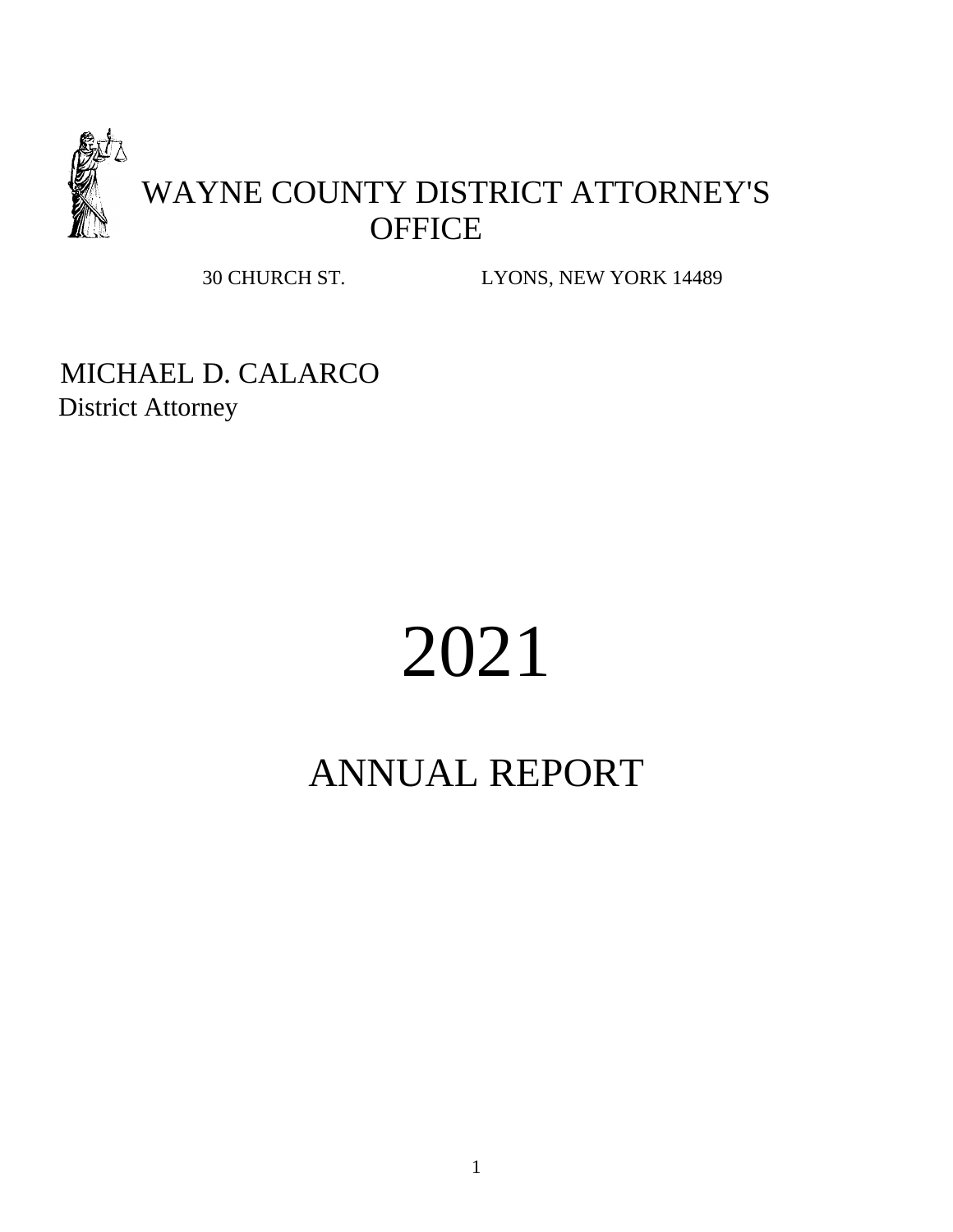#### **DISTRICT ATTORNEY'S 2020 ANNUAL REPORT**

#### **MESSAGE**

2021 has remained a challenge for the Wayne County District Attorney's Office. My office continues to be understaffed with no decrease in work or expectations. Prosecution and our law enforcement partners are still adjusting to the "reforms" to the bail system and to the rules by which prosecutors are required to disclose information to the defense. Additionally, procedures mandated by the New York State Office of Court Administration for arraigning defendants outside of normal court hours has increased demands on staff. Arraignments are now regularly occurring early in the morning and mid evening. A slight change in time would help my office in being able to personally cover these appearances but that has led to opposition from the Court system and defense bar. I am proud to say my office secured a Grant in the amount of \$ 280,000.00 to defray costs associated with Discovery and Bail reform. This has helped a number of agencies throughout the County. Our overall statistics have increased when compared to the previous 2 years.

In 2022, I look forward to building on our successes and aggressively litigating cases. I and my office remain dedicated and committed to protecting the citizens of Wayne County.

Thank you for allowing me the privilege of being Wayne County's District Attorney.

## Mike Calarco

#### **STAFF**

The District Attorney and Three full-time Assistant District Attorneys handling felony prosecution in the Grand Jury and County Court. One full time ADA has resigned. That position remains vacant. There are 2 full time ADA's who handle the majority of the Justice Court cases, Preliminary Hearings, Supression Hearings and Motions.

Currently Three part-time Assistant District Attorneys and my full time staff including myself are handling misdemeanor, vehicle and traffic and petty offenses in the County's 28 Town and Village justice courts. Through January  $31<sup>st</sup>$  of this year, there are over 1100 cases pending in Justice Courts. This number is based on a partial number of Courts providing reports.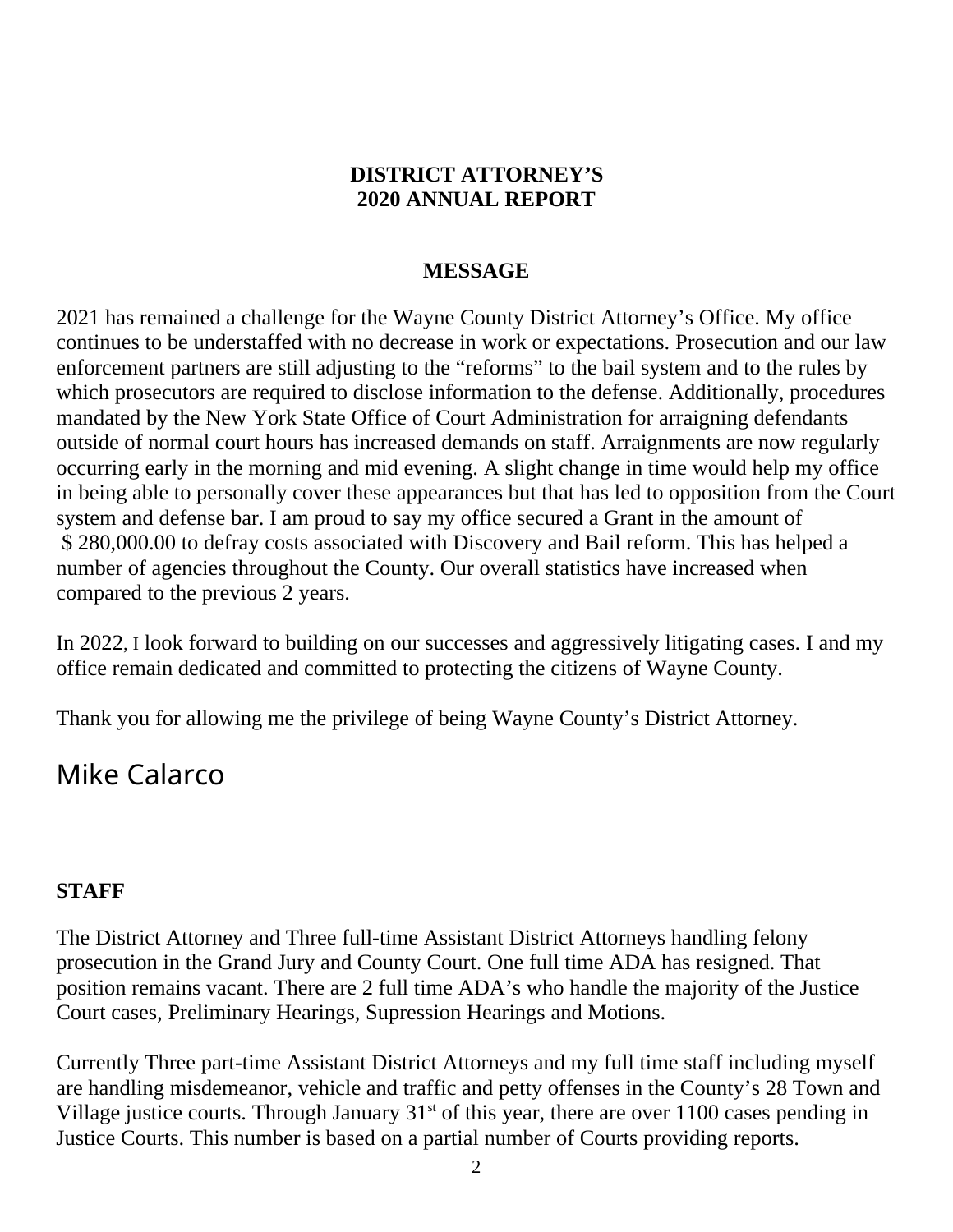Two confidential secretaries, 2 Sr. clerk typists, a victim-witness coordinator and a part-time criminal investigator.

My 2 confidential secretaries continue to handle approximately 90% of the Discovery requirements. This is in addition to their normal work functions. Due to the time involved they often come in early and or bring work home resulting in additional uncompensated time. This work is above their job descriptions.

Michael D. Calarco District Attorney District Attorney's Office Wayne County, New York 30 Church Street Lyons, New York 14489 Phone: (315)946-5905 Fax: (315)946-5911

ASSISTANT DISTRICT ATTORNEYS FULL TIME

- Christine Callanan, 1st Asst. County Court
- Scott Kadien 2<sup>nd</sup> Asst. County Court
- John Ferlicca County Court
- Tracey Fox

Justice Courts. ARCADIA ARCADIA NEWARK VILLAGE WOLCOTT TOWN WOLCOTT VILLAGE **HURON** ONTARIO ONTARIO ROSE **ROSE** 

 Rocco Polimeni Justice Courts ONTARIO ONTARIO WILLIAMSON SAVANNAH GALEN LYONS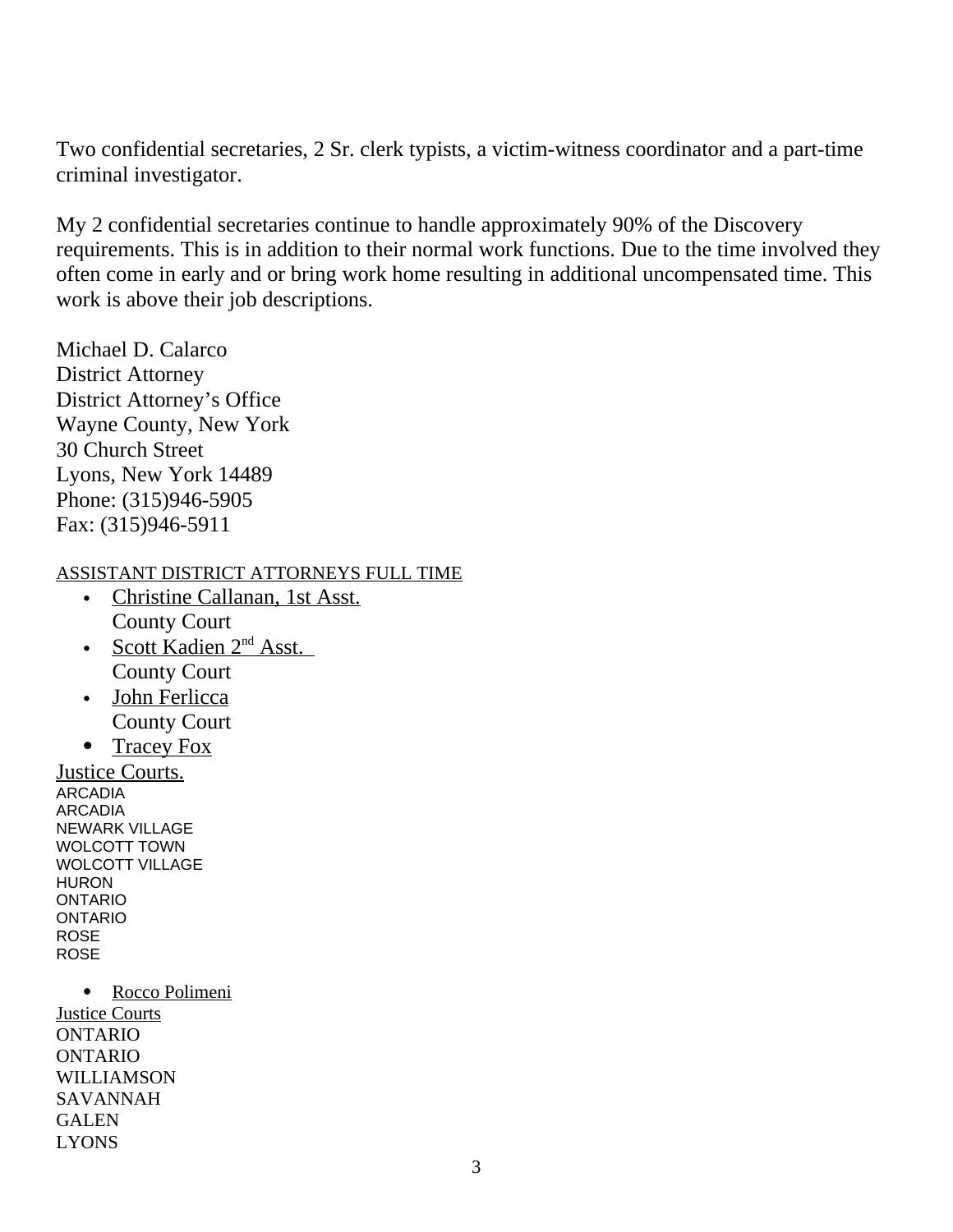#### LYONS PART TIME ADA'S

#### ELIZA HEATON

GALEN WILLIAMSON BUTLER MARION

MARK WILLIAMS MARION **SODUS** WALWORTH **MACEDON** 

JEANNIE MICHALSKI PALMYRA PALMYRA SODUS WALWORTH

#### ADMINISTRATIVE STAFF

DARCEY KOLLER: CONFIDENTIAL SECRETARY

LORI TYLER: CONFIDENTIAL SECRETARY

DEB BURGESS: SR. CLERK/TYPIST

CINDY RODEN: SR. CLERK TYPIST; SPLIT POSITION TWO THIRDS MY OFFICE ONE THIRD VICTIMS COORDINATOR'S OFFICE

INVESTIGATOR: THOMAS CROWLEY.

#### **PROSECUTIONS**

 The number of DMV cases as of December 21, 2021 was 13,987. There were 224 DWI tickets issued for 2021.

The full-time Assistant District Attorneys currently have 333 Felony cases pending. There were 209 Felony arrest in 2021 compared to 192 in 2020. Of those 209 arrests 184 were Indicted or waived indictment. There were 405 Misdemeanor arrests in 2021 compared to 361 in 2020. Felony indictments were up 54% in 2021 compared to the 2 previous years. Total dispositions of Felonies were up by 67% compared to the 2 previous years.

I am happy to report that the Child Advocacy Center is operational. This will be a very important tool in prosecuting child sex crimes.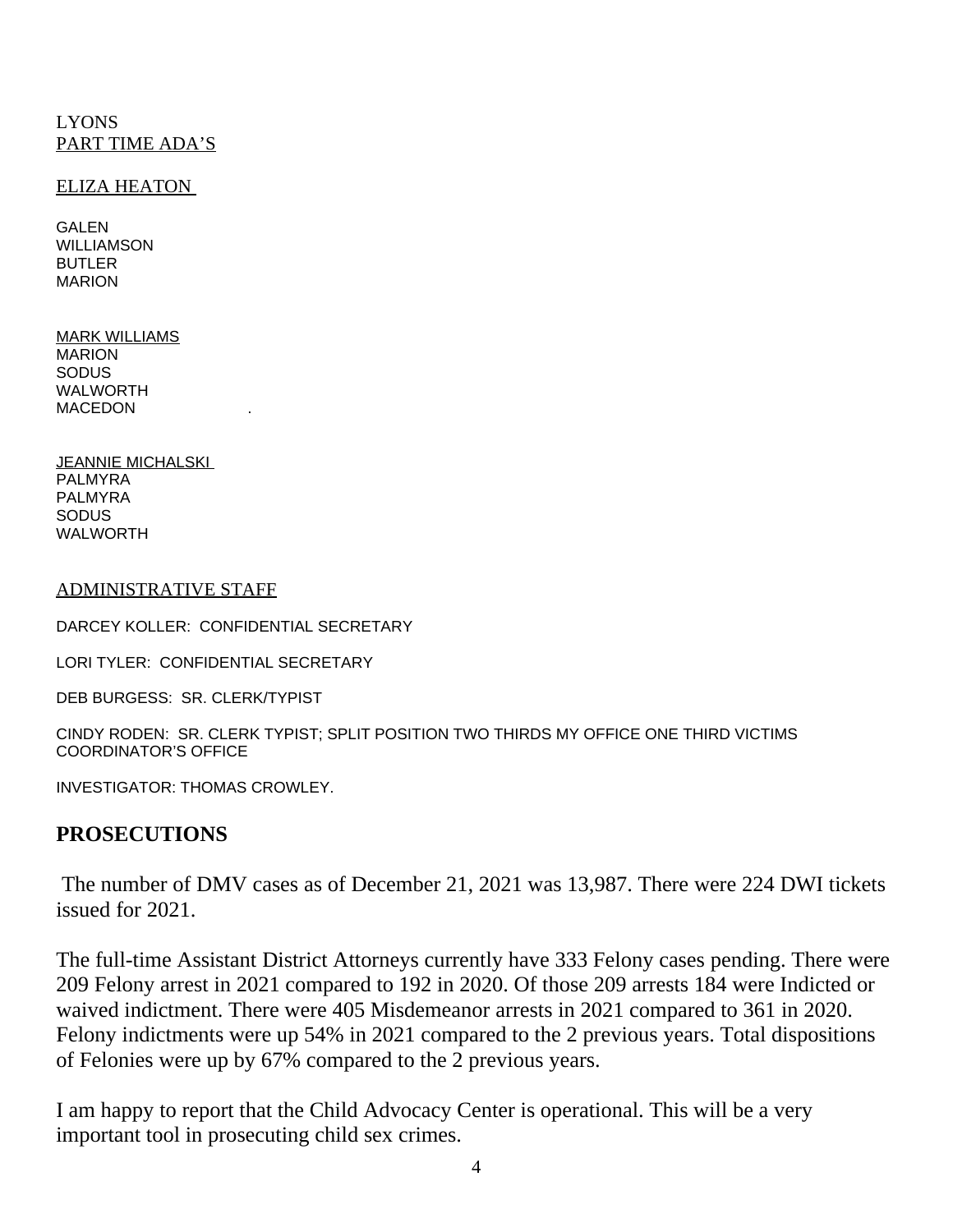Police Reform as part of the Governor's plan continues to move forward both on the local and county level.

#### **BUDGET**

The tentative annual budget for 2022 is \$1,326,446.00. This figure is projected as I will have unanticipated costs due to the Discovery/Bail Reform costs and some increase in staffing. This includes \$130.686.00 of revenues including \$ 40,147.00 State Aid to Prosecution grant and \$72,189 District Attorney Salary reimbursement for 2021.

#### **APPEALS**

 $\overline{a}$ Appellate work continues to be out sourced due to the vacant full time ADA position. I again will be actively seeking to fill this position with an Attorney with Appellate experience. That Attorney would also oversee and handle some Discovery.

#### **2020 Victim/Witness Services Statistics:**

See attached report.

Respectfully Submitted,

### Michael D. Calarco

Michael D. Calarco, DA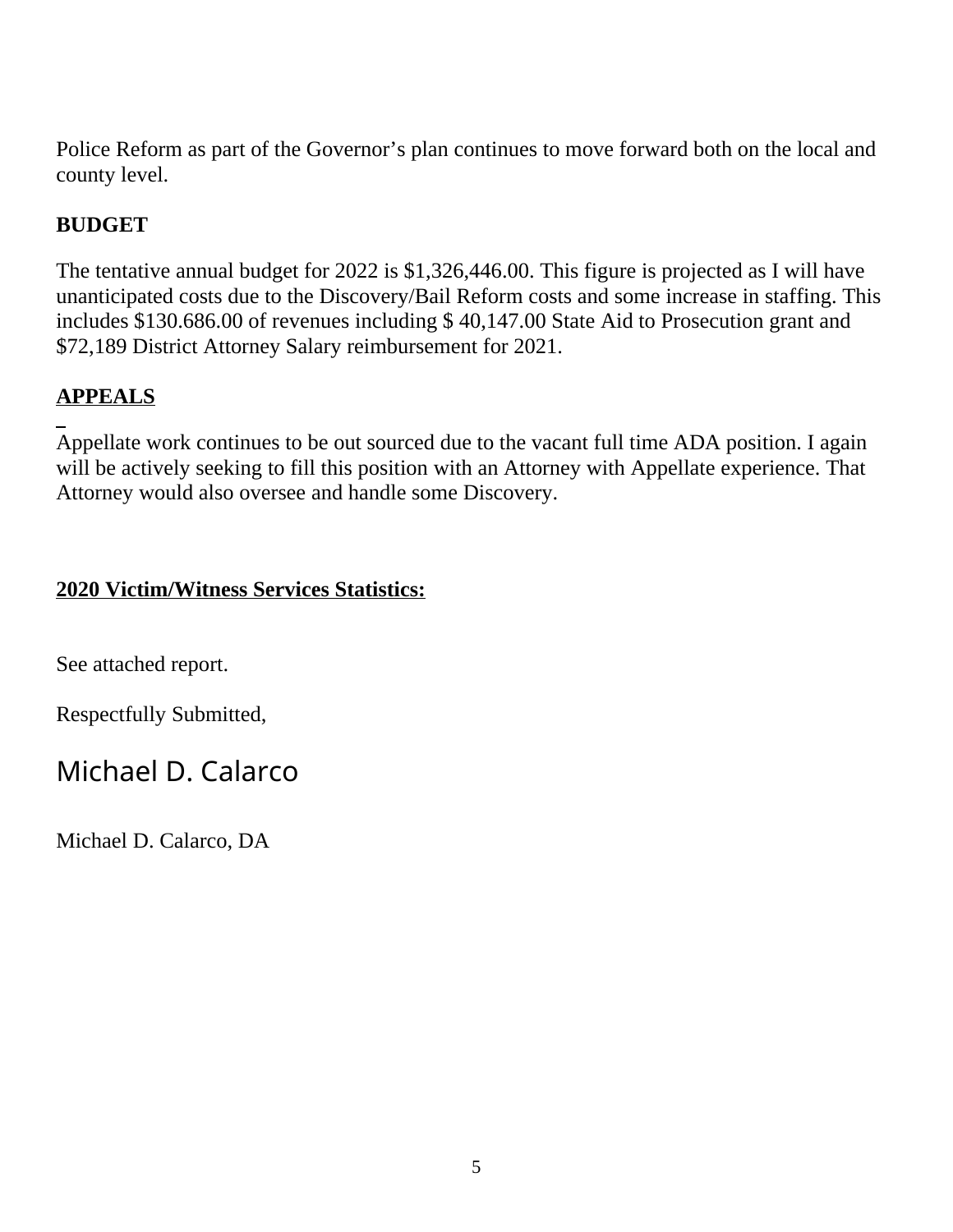#### **Victim/Witness Services Wayne County District Attorney's Office 2021 Annual Report**

**A. Staffing:** One full-time employee

One part-time employee, approximately 10 hours a week One volunteer, from January to March 2021, approximately 12 hours per month

#### **B. Outcomes of current program:**

- Prepare and process reimbursement claims for crime-related expenses through OVS
- Coordinate victim access to prosecutors and the courts<br>• Prepare victims for grand jury and court appearances
- Prepare victims for grand jury and court appearances
- Accompany victims/witnesses to court
- Promote enhanced and informed decision-making for victims
- Support awareness of the criminal justice system and processes, victims' rights and options
- Connect victims with community supports and services
- Provide emotional support in order to decrease anxiety of victims/witnesses
- Promote crisis awareness and prevention strategies to victims<br>• Direct program feedback from victims to appropriate agencies
- Direct program feedback from victims to appropriate agencies and individuals
- Set up and maintain electronic and paper files
- Prepare and submit quarterly program reports and quarterly financial reports, along with annual reports, to funding agents and local administration
- Prepare and submit grant application every three years and annual grant renewal applications

#### **C. Total Victims Served:**

- Yearly total: 550 victims with more than 3950 contacts. This represents an increase of 140 victims and 654 contacts over 2020.
- Monthly average: Approximately 126 Victims and witnesses

#### **D. Victim Demographics:**

| Gender:      |     | Age $0-12$   | 24  |
|--------------|-----|--------------|-----|
| Male         | 134 | Age 13-17    | 38  |
| Female       | 409 | Age 18-24    | 76  |
| Not Reported |     | Age 25-59    | 321 |
|              |     | Age $60+$    | 38  |
|              |     | Not Reported | 53  |

#### **Age at time of Crime:**

#### **E. Individuals who received Services by Victimization Type:**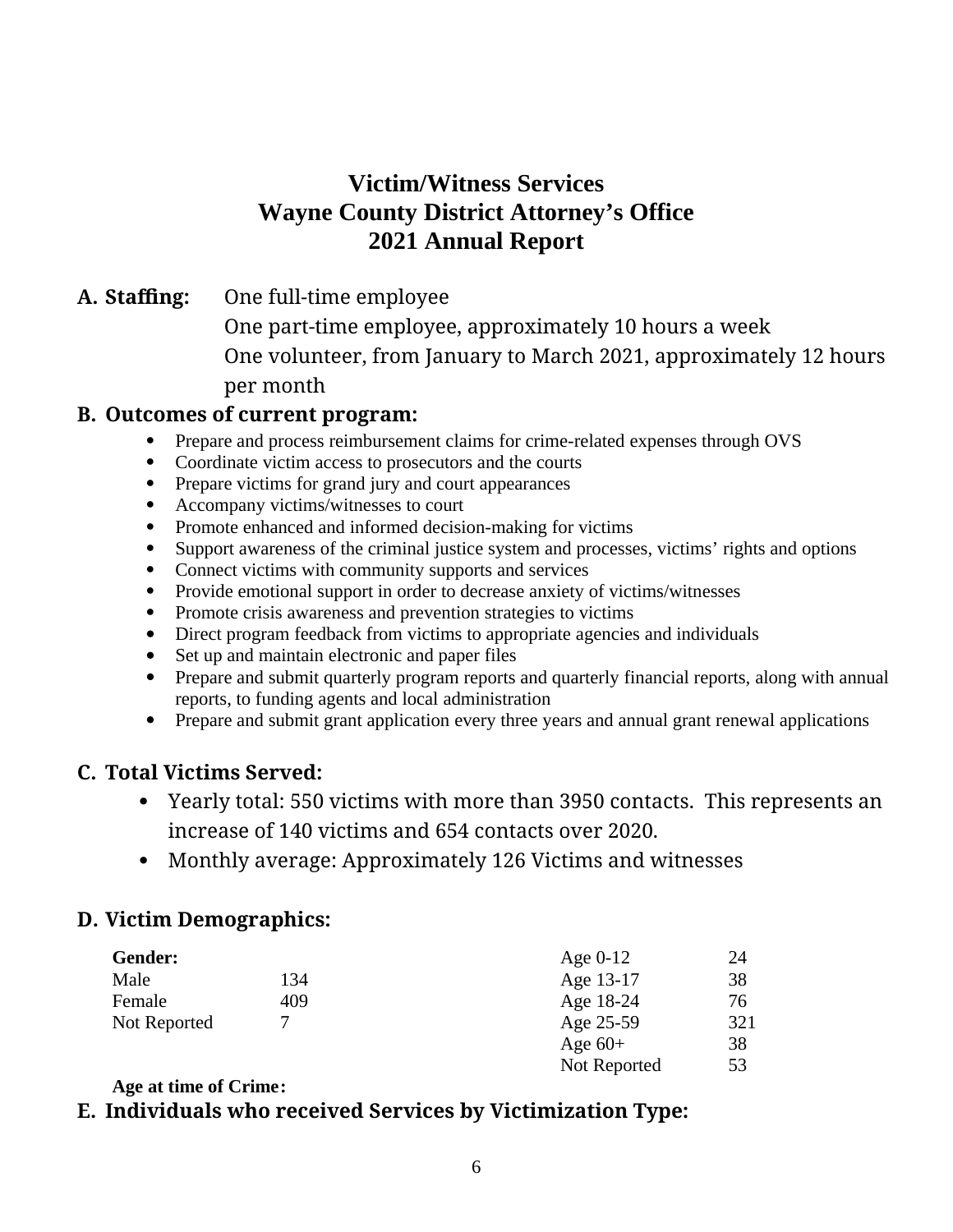| Adult physical assault         | 158            | False imprisonment               | 10  |
|--------------------------------|----------------|----------------------------------|-----|
| Adult sexual assault           | 16             | Fam/Domes violence               | 215 |
| Adult sexually abused as child | $\overline{2}$ | Identity theft/fraud             | 4   |
| Arson                          | 13             | Kidnapping-Non-custodial/adult 1 |     |
| <b>Bullying</b>                | 3              | Other vehicular                  | 12  |
| <b>Burglary</b>                | 60             | Reckless Endangerment            | 15  |
| Child endangerment             | 59             | Robbery                          | 17  |
| Child physical abuse           | 23             | Stalking/harassment              | 72  |
| Child pornography              | 9              | Survivors of homicide            | 28  |
| Child sexual abuse             | 72             | <b>Teen Dating Violence</b>      | 3   |
| Criminal mischief              | 67             | Violation of court order         |     |
| Criminal trespass              | 7              | 134                              |     |
| <b>DUI/DWI</b> incidents       | 19             | Other                            | 51  |
| Elder abuse/neglect            | 6              |                                  |     |

#### **F. Service Objectives:**

- Assistance with OVS Applications *target of 4 victims served per month Defined as submitting Victims Compensation Applications to the State Office of Victim Services*
- Information and Referral/Follow-up *target of* 100 *times per month Includes; information provided about the Criminal Justice process and victims' rights, referrals to other resources, sending information by email or voicemail.*
- Personal Advocacy *target of 16 times per month Includes advocating with other agencies, employers, schools etc., on behalf of victims and witnesses*
- Hotline/Crisis Counseling *target of* 71 *times per month Includes providing emotional support and information on the phone*
- Individual Counseling *target of* 44 *times per month Includes providing emotional support and information in person*
- Criminal Justice Advocacy *target of 177 times per month Includes; Notifying victims of Criminal Justice events, Assisting victims with Victim Impact statements and requests for restitution, Arranging and accompanying victims to appointments with law enforcement including the DA and ADAs.*

#### *G. Services Provided – see chart on page 3*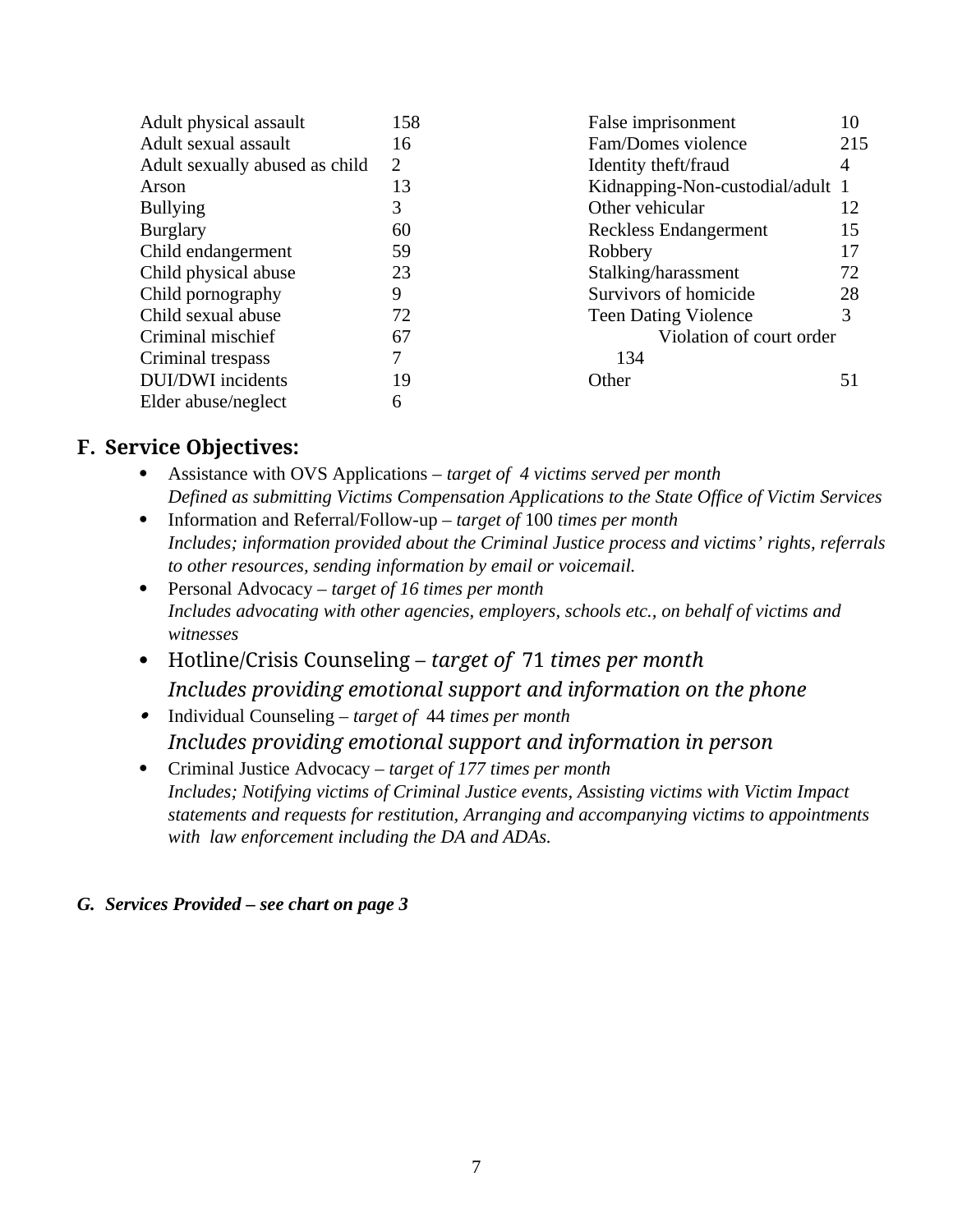| 2021                                                                                                            | <b>Goal</b><br>for<br>Year<br>$\langle \Gamma \rangle$ | <b>Jan</b>     |              |     |                | Feb Mar Apr May Jun Jul Aug Sept Oct Nov Dec |        |                |     |                |                |                |     | <b>Monthly</b><br><u>Average</u> |
|-----------------------------------------------------------------------------------------------------------------|--------------------------------------------------------|----------------|--------------|-----|----------------|----------------------------------------------|--------|----------------|-----|----------------|----------------|----------------|-----|----------------------------------|
| <b>Number of Clients</b><br><b>Served</b>                                                                       | $- -$                                                  | 134            | 125          | 76  | 47             | 45                                           | 78     | 77             | 100 | 89             | 109            | 88             | 92  | 88                               |
| <b>Assistance with</b><br><b>OVS Applications</b><br>and Compensation<br>Claim Information<br>$($ # of Clients) | 43                                                     | $\overline{2}$ | $\mathbf{1}$ | 5   | $\overline{2}$ | 5                                            | $10\,$ | $\overline{2}$ | 3   | $\overline{4}$ | $\overline{2}$ | $\overline{4}$ | 5   | $\overline{\mathbf{4}}$          |
| <b>Information and</b><br><b>Referral /Follow-up</b><br>(Times provided)                                        | 1200                                                   | 142            | 121          | 128 | 142            | 112                                          | 85     | 103            | 127 | 126            | 93             | 92             | 89  | 113                              |
| Personal Advocacy<br>(Times provided)                                                                           | 188                                                    | 60             | 44           | 48  | 67             | 42                                           | 54     | 33             | 41  | 43             | 21             | 17             | 13  | 40                               |
| <b>Hotline/Crisis</b><br><b>Counseling</b><br>(Times provided)                                                  | 850                                                    | 103            | 88           | 116 | 129            | 107                                          | 81     | 111            | 115 | 114            | 103            | 72             | 66  | 100                              |
| <b>Individual</b><br><b>Counseling</b><br>(Times provided)                                                      | 525                                                    | 35             | 35           | 42  | 53             | 34                                           | 32     | 18             | 32  | 51             | 16             | 39             | 29  | 35                               |
| <b>Criminal Justice</b><br><b>Advocacy</b><br>(Times provided)                                                  | 2125                                                   | 236            | 236          | 295 | 265            | 300                                          | 225    | 256            | 278 | 287            | 185            | 146            | 143 | 238                              |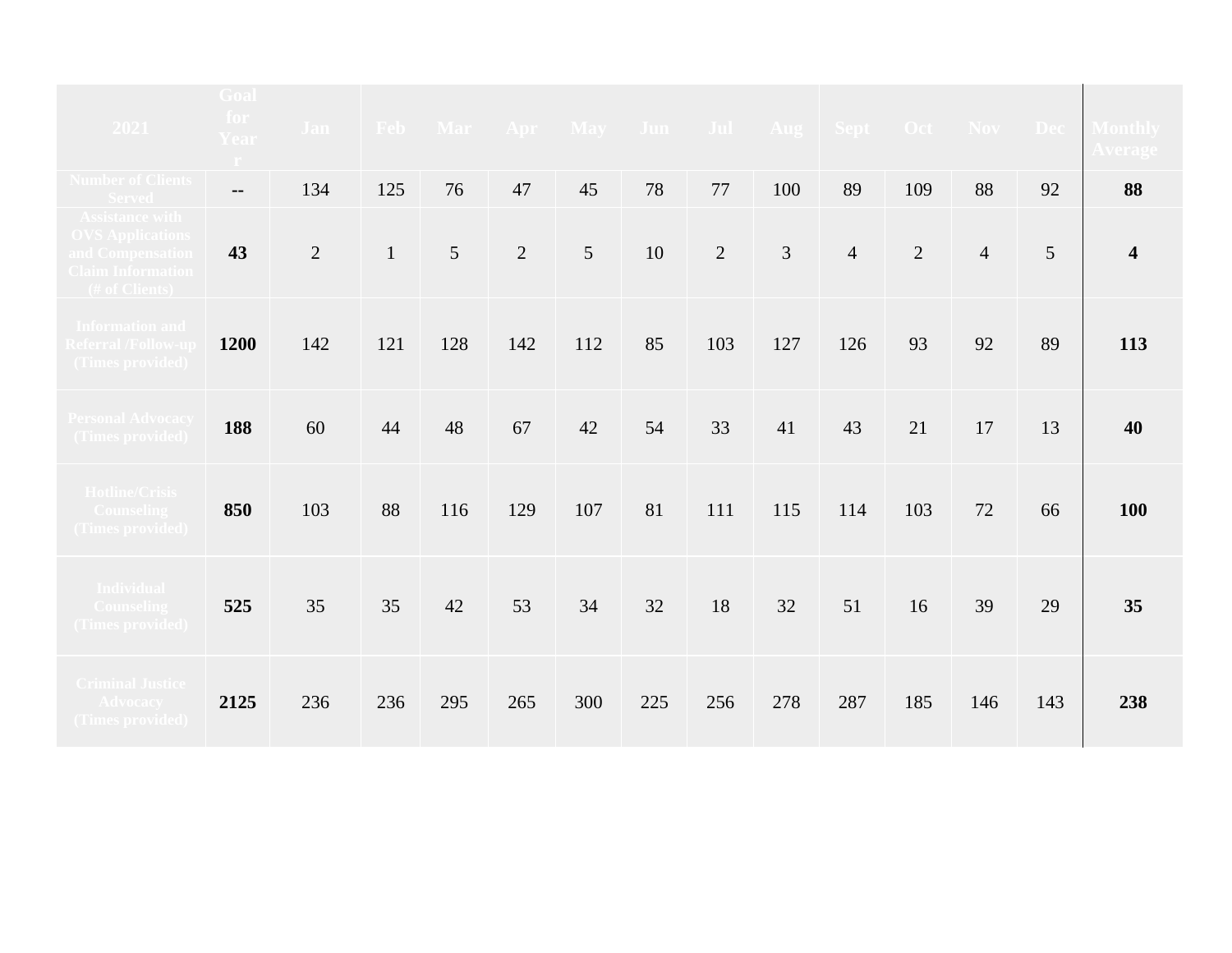#### **H. SWOT Analysis:**

#### **Internal Factors**

#### **Strengths**:

- Meeting and exceeding program goals and objectives with the exception of one.
- Addition of part time Senior Clerk/Typist has helped to increase and enhance services provided, including the following;
	- $\triangleright$  Increase the number of victims served
	- $\triangleright$  Increase number of services provided to victims of crime
	- $\triangleright$  Submitting OVS applications in a more timely manner
	- $\triangleright$  Allowing for more efficient implementation of reporting, administrative duties and fiscal responsibilities
- Office is now located within the same building as the DA's **Office**

#### **Weaknesses:**

- Limited staffing one full-time employee working in all functions including administrative, fiscal and direct service. (Addition of part-time employee has helped but isn't enough.)
- There is no one cross-trained to meet the demands of the position
- Multiple administrative duties take away time from direct service to victims
- Database being used needs to be updated to more easily analysis information.
- Staff training is needed to effectively use the current database.
- IT is encouraging switching to a database that comes with support but the cost is prohibitive.
- There is limited private space available to meet with victims and witnesses.
- Time and workload doesn't allow for staff to engage in necessary training opportunities

#### **External Factors**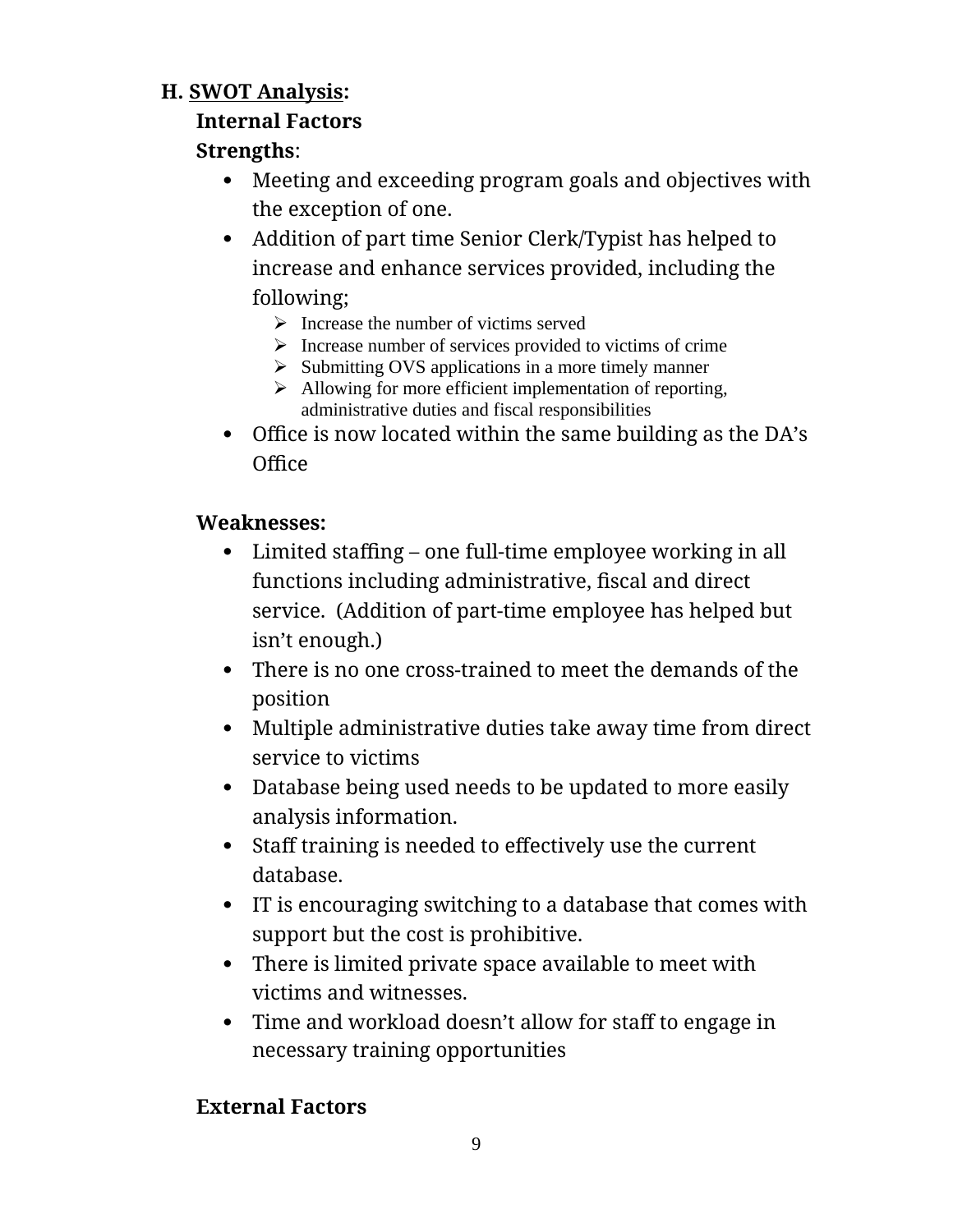#### **Strengths:**

- Office of Victim Services Funding stream is long standing
- OVS recently posted the 3 year grant application that funds this program.
- Strong linkage with area agencies

#### **Threats:**

- Increasing administrative demands and directives from NYS Office of Victim Services regarding grant preparation and renewals, new fiscal and programmatic reporting requirements, newly required strategic planning, evaluation reports.
- Bail reform act creates increased workload as victims try to understand the new laws and seek out support for dealing with their emotional challenges related to bail reform.
- COVID 19 negatively impacted our ability to serve victims face-to-face

#### **I. Desirable Program Expansion:**

- Addition of a Part-time Case Worker
- Anticipated achievements with addition of Part-time Case Worker:
	- $\triangleright$  Increase the number of victims served
	- $\triangleright$  Increase number of services provided to victims of crime
	- $\triangleright$  Assist in serving victims and witnesses in a more timely manner
	- $\triangleright$  Allow for more efficient implementation of reporting, administrative duties and fiscal responsibilities
	- $\triangleright$  Improve effectiveness of victim/witness preparation for prosecution purposes
	- $\triangleright$  Enable staff to engage in necessary training opportunities
	- $\triangleright$  Offer assistance to victims of misdemeanors who are injured and might be eligible for OVS benefits
	- $\triangleright$  Assist in developing domestic violence training of law enforcement officers
	- $\triangleright$  Provide for cross-training and coverage when Coordinator is out